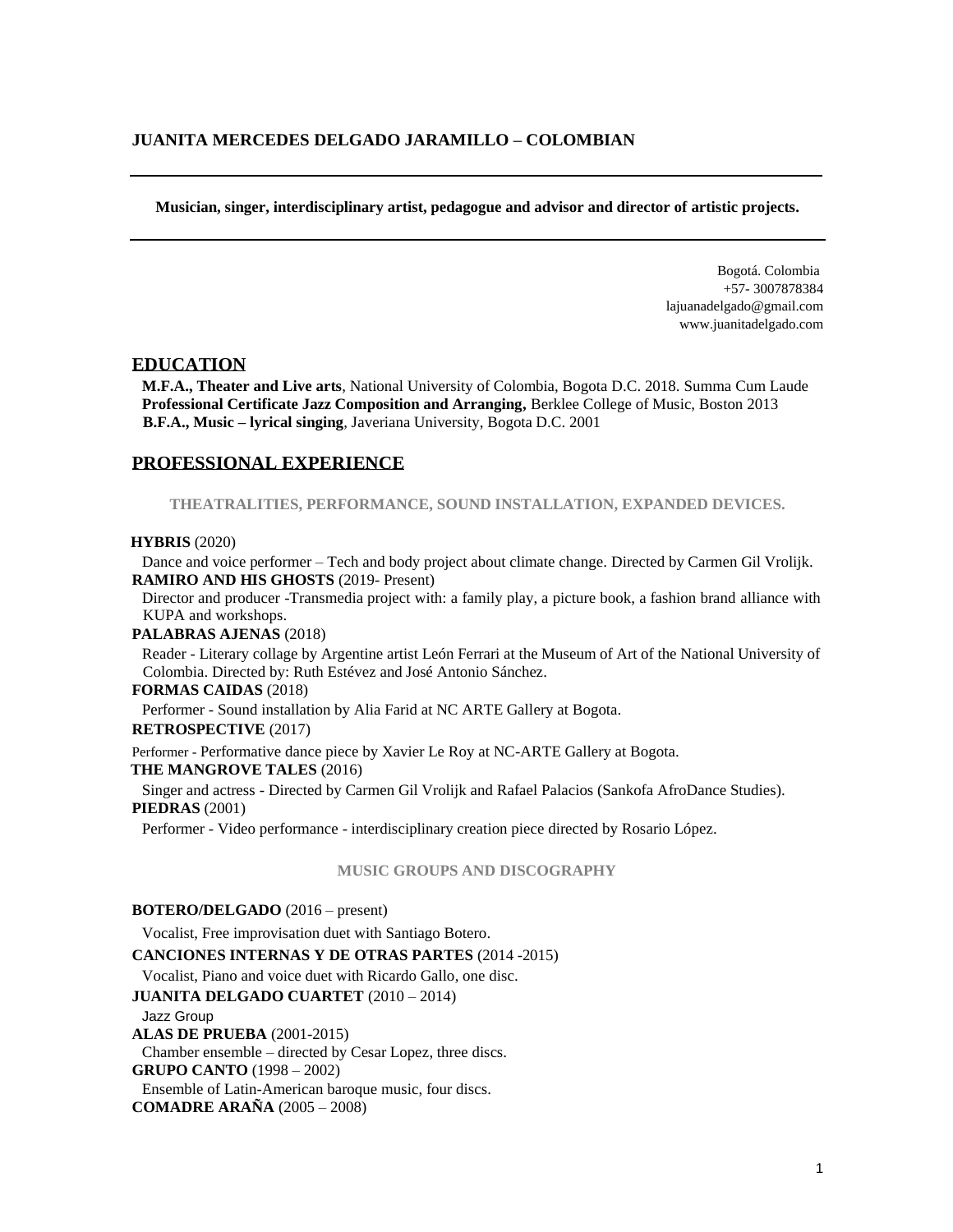Ensemble inspired in the Colombian pacific region music, two discs. **MANGUALA** (1999-2000)

Ensemble inspired in African and Afro-American traditional music, one disc.

### **THEATER AND MUSICAL THEATER**

### **WOYZECK (**2019)

Singer and actress - Directed by Jimmy Rangel at the Colon Theater of Bogota **MARRANOS** (2016 - 2018) Singer and actress - Written and directed by Santiago Merchant. Iberoamerican Theater Festival 2018. **SWEENEY TODD** (2012)

Singer and actress - Directed by Camilo Rojas

**BOLIVAR: FRAGMENTS D'UN RÈVE** (2010)

Singer and actress - Malandro theater. Written by William Ospina. Directed by Omar Porras.

#### **CINEMA AND TELEVISION**

**MEMORIA BY APICHATPONG WEERASETHAKUL** (2019) Spanish vocal coach for Tilda Swinton **NIKELODEON KID CHOICE AWARDS** (2017) Artistic Director **LADY VAMPIRE** (2012 – 2013) Vocal and musical coach **THE X FACTOR COLOMBIA** (2005 – 2011) **- ASESORA VOCAL Y PRODUCTORA DE ACTOS –** Vocal coach and show producer

# **RESEARCH EXPERIENCE**

### **ANATOMIA DE LO INTANGIBLE** (2019 – present)

Artistic director, investigator and performer- Investigation in contemporary music and expanded concert **CAN'T BE ERASED** (2019)

Tutor for a group of 13 students in research about image poetic and performance.

# **M.F.A., THEATER & LIVE ARTS THESIS TUTOR** (2018 – present)

Tutor for 2 students per court in their thesis at the National University of Colombia.

# **TANZ KONGRESS** (2018)

Guest artist at the Salon and collaborator of Meg Stuart for the workshop held in Bogotá. - Workshop taught in pairs with the performer María José Arjona. Body and sound over time.

# **ESSAYS IN LEARNING TO FLIGHT** (2018)

Tutor for 20 students in a research about multidisciplinary staging

**LA SALVAJE Y LA SOMBRA. OPERA EN 3 ACTOS PARA VOZ Y CONTRABAJO** (2017 – Present)

Artistic director, composer and performer - Work composed, directed and performed by Juanita Delgado and tutored by Rolf Abderhalden as a degree work of the M.F.A, Live arts of the National University of Colombia

# **BOTERO/DELGADO** (2016 – present)

Investigator of free improvisation with Santiago Botero

# **AWARDS AND SCHOLARSHIPS**

# **ARQUITECTURAS VOCALES (**2019**)**

Artistic director and performer - Art, body and technology award from the Idartes portfolio. Received 20'000.000 COP production expenses.